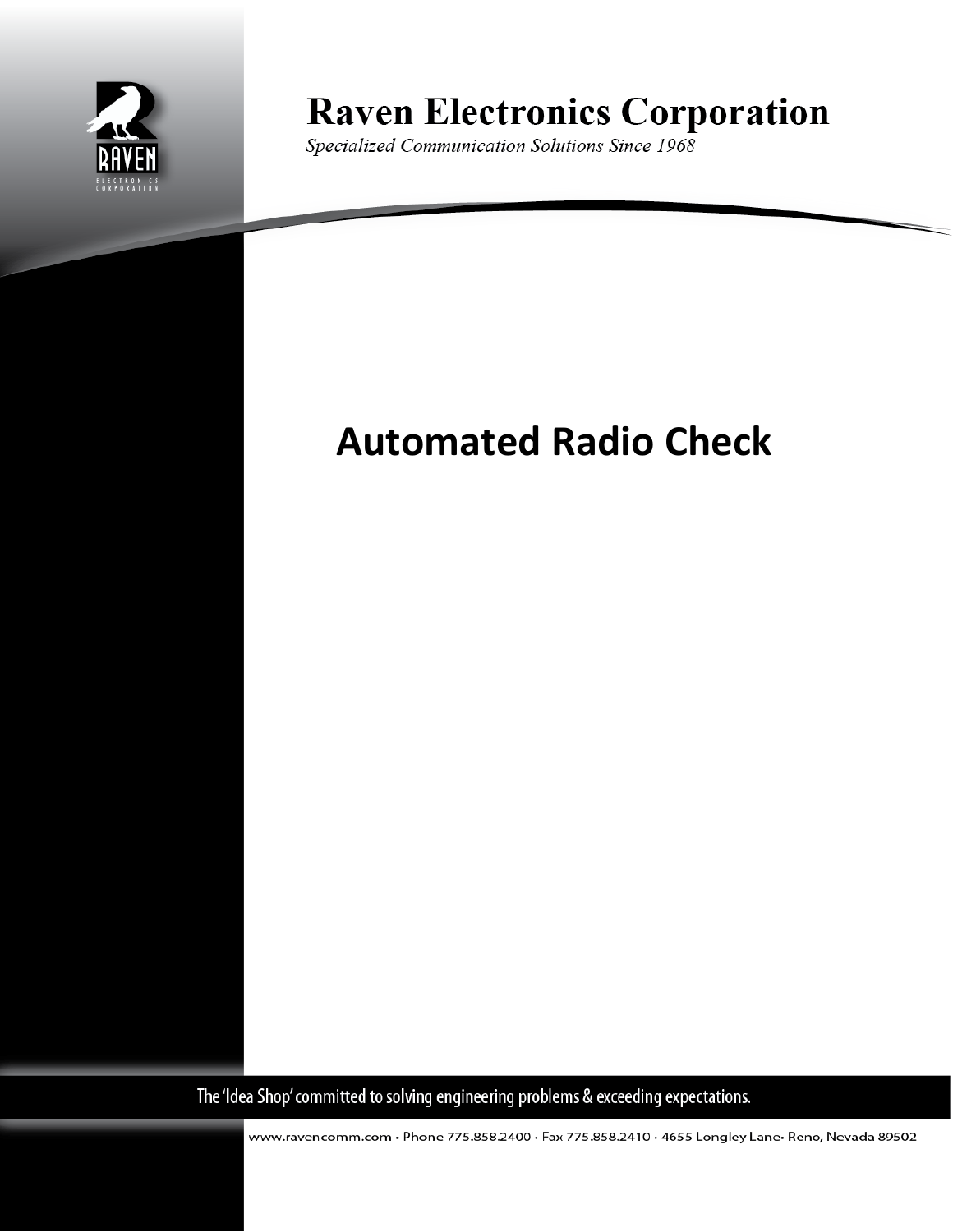|  |  | Chapter 1 - Introduction3 |  |
|--|--|---------------------------|--|
|--|--|---------------------------|--|

## **Chapter 2 – Automated Radio Check………...5**

<span id="page-1-0"></span>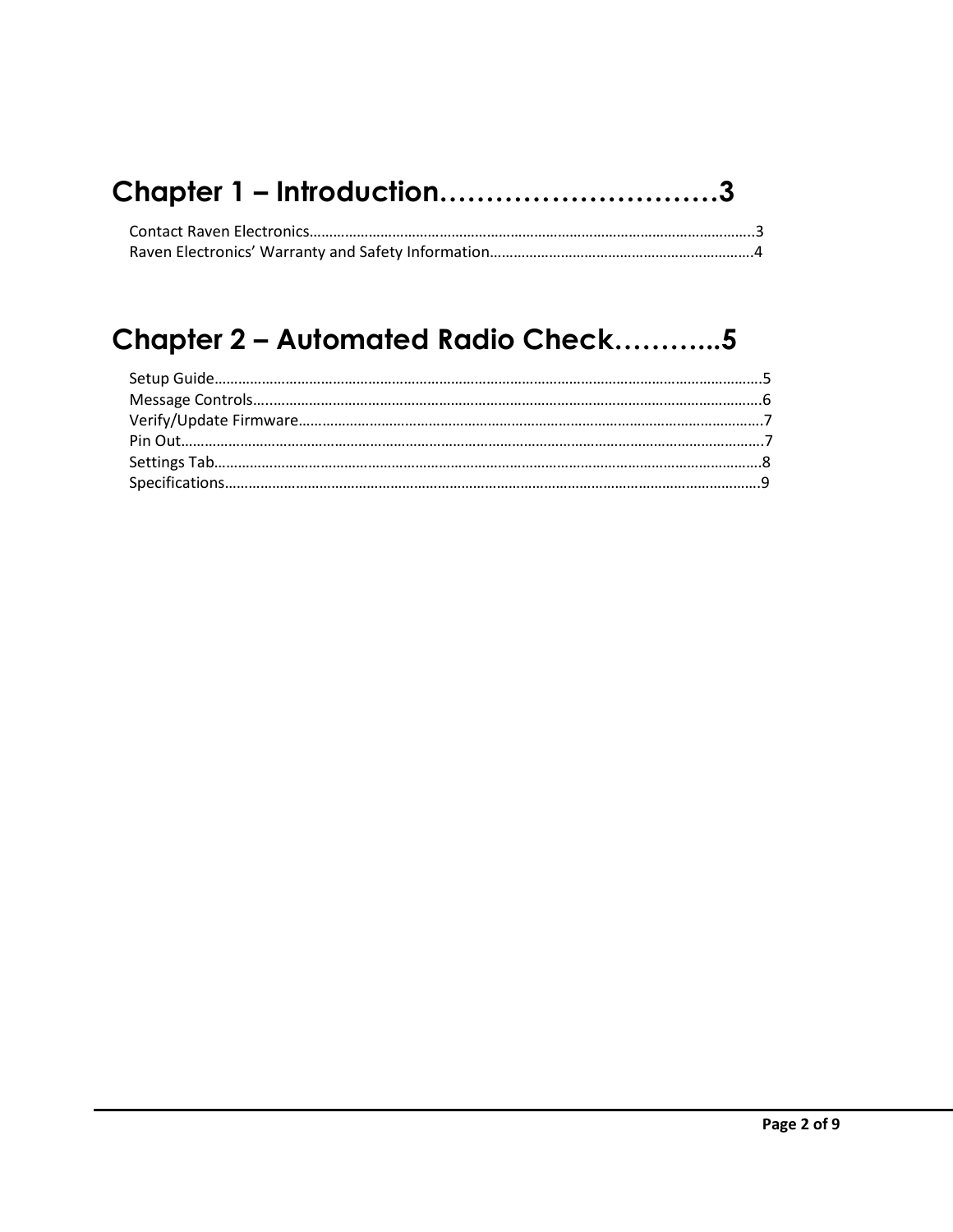### **Contact Raven Electronics**

Thank you for purchasing from Raven Electronics Corporation. Please contact us if you have any questions, concerns, ideas, or suggestions on how to improve this manual. We can be contacted at:

> Raven Electronics Corporation 4655 Longley Lane, Suite 106 Reno, Nevada 89502

(775) 858-2400 Phone Press 2 for Sales Press 3 for Technical Support (775) 858-2410 FAX

info@ravencomm.com sales@ravencomm.com

Please contact us if you have any questions, comments, or concerns. We would love to hear from you.

We are the "Idea Shop" committed to solving engineering problems and exceeding *expectations.*

<span id="page-2-0"></span>*Note: Throughout this manual we reference various screens in the program. Depending on the revision of the software received with the shipment, there may be slight variations. This product is always evolving as is the documentation.*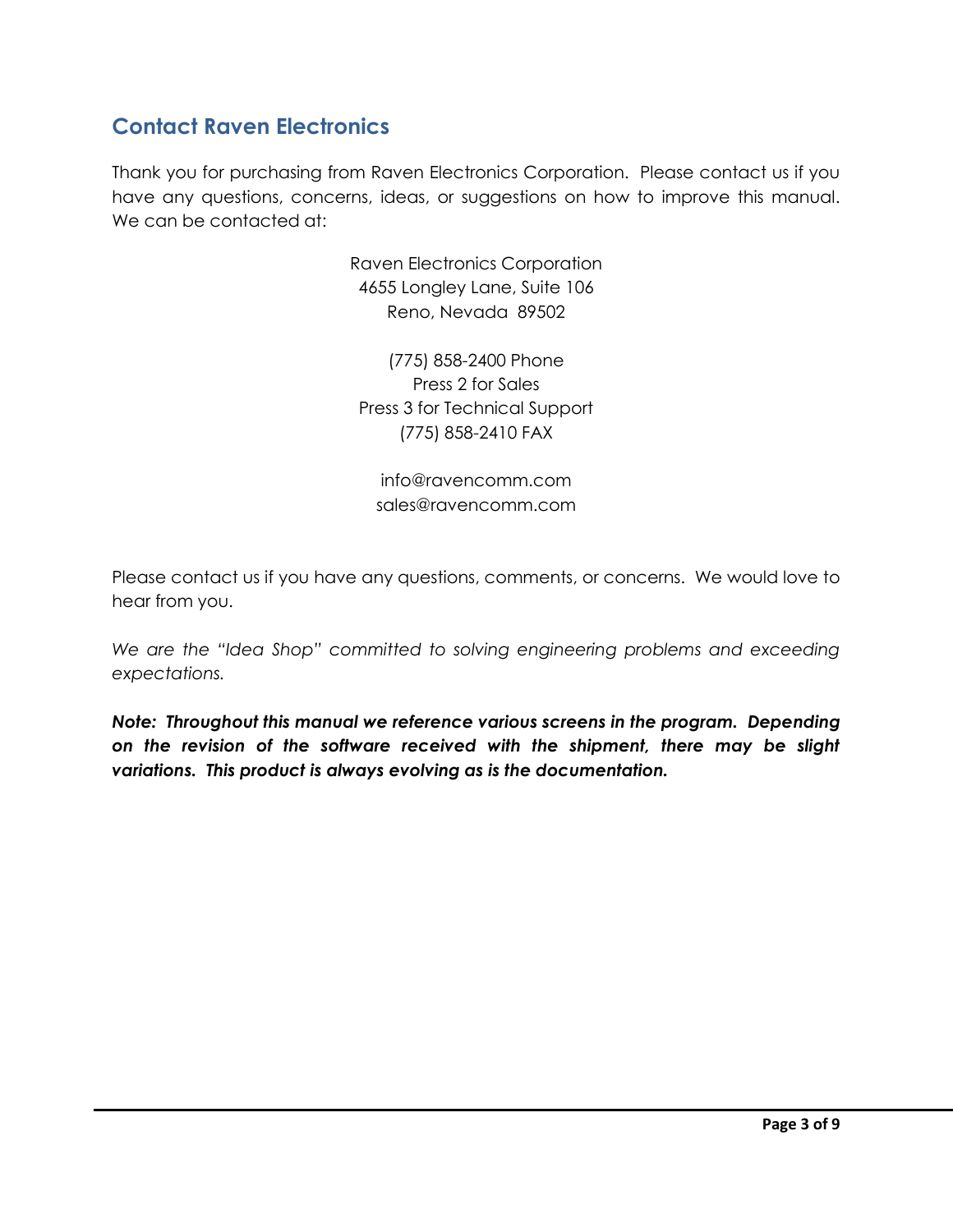### **Raven Electronics' Warranty and Safety Information**

Please be ESD protected before starting any procedures contained in this manual.



This warranty expressly precludes any liability by Raven Electronics Corporation for consequential damages however arising after delivery to the purchaser of the affected equipment, and is limited to the expressed warranty, excluding all implied warranties including merchantability. All equipment manufactured by Raven Electronics Corporation is warranted against defective materials and workmanship for a period of two (2) years from the date of delivery to the original purchaser or end-user. Liability under this warranty is limited to servicing, adjusting, repairing or replacing, as necessary, any equipment returned to the factory, transportation prepaid for that purpose. Factory examination must disclose a manufacturing defect. Repaired or replaced items will be returned to the purchaser surface freight prepaid within the continental USA. This warranty does not extend to any equipment which has been subjected to transportation damage, misuse, neglect, accident, improper installation, or any other circumstances reasonably beyond the control of Raven Electronics Corporation.

Beyond the warranty period, repairs will be billed to the purchaser at cost. In such cases, an estimate will be submitted for approval before repair is initiated. Repaired equipment will be returned to the purchaser with transportation charges collect, unless agreed to between the purchaser and Raven Electronics Corporation.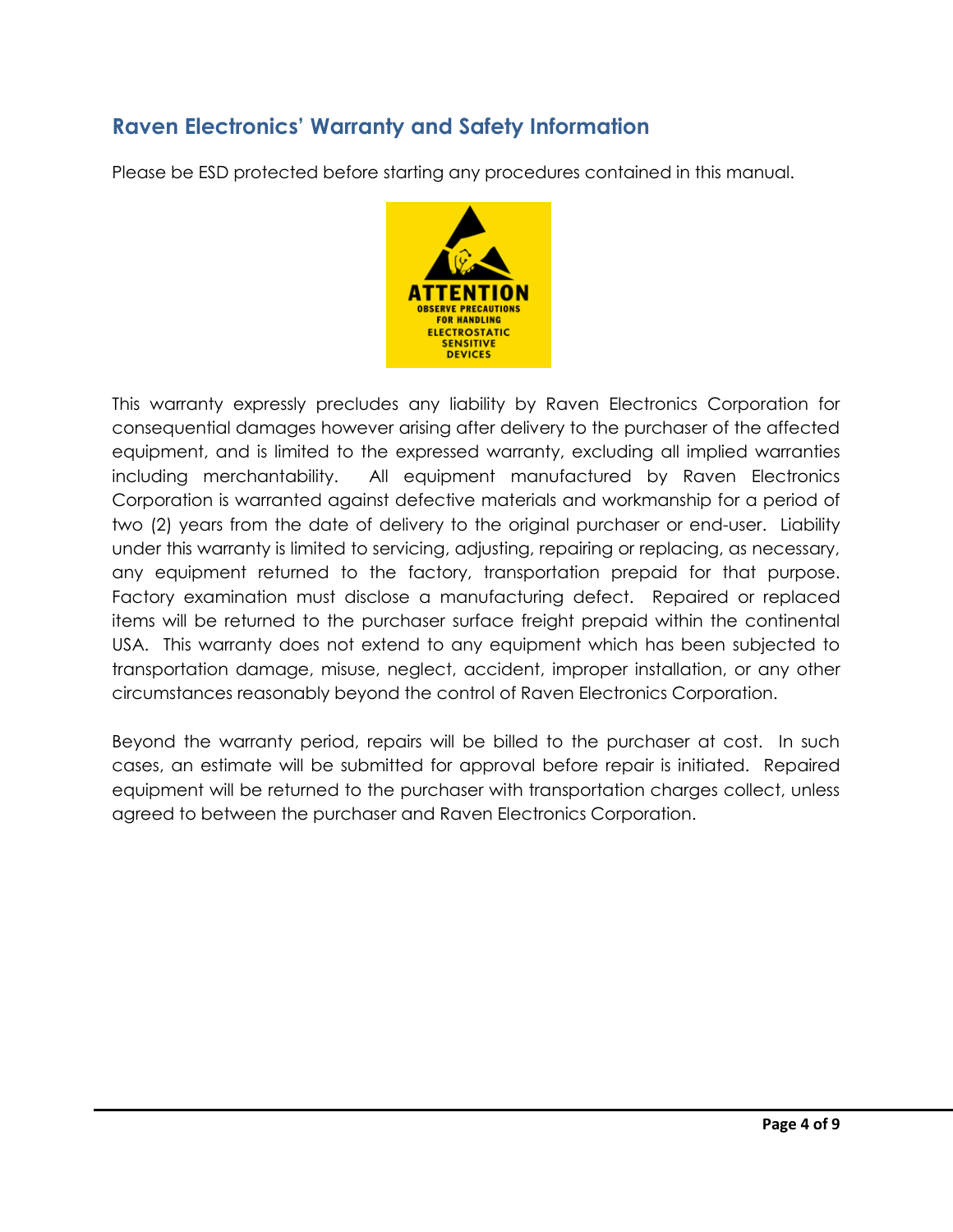### **Setup Guide**

## **Automated Radio Check**

**Thank you for purchasing the ARC Unit.** Be sure you receive the following with your shipment:

- CD Manual
- Automated Radio Check Unit
- Power Cord

There are five **LED Indicators** on the front of the unit: a Power On, RX, TX, COR, and PTT. All LEDs are Green.

If any of these items are missing, please contact Sales at 775-858-2400, press 2.

#### **Changing the IP address:**

1) Open a web browser and enter **"http://10.1.1.253"** into the address bar. A Windows security window will appear. a. Login using the default user/password of **"admin/admin"**.

- 2) Select the **"Network"** tab in the menu at the top of the page.
- 3) Under **"Static IP Address"** section set the IP address in the **"Address"** box.
- 4) For the **"Save Changes"** button to appear in the upper right corner, hit the tab key once.
- 5) Click on the **"Restart Device"** button that appears.

#### **Change the Username:**

1) Open a web browser and enter "**[http://10.1.1.253"](http://10.1.1.253/)** (or your custom IP address) into the address bar. A Windows security window will appear.

- a. Login using the default user/password of **"admin/admin"**.
- 2) Select the **"System"** tab in the menu at the top of the page.

6) Under the **"Authentication"** insert the desired user name in the **"User name"** box.

3) For the **"Save Changes"** button to appear in the upper right corner, hit the tab key once.

#### **Change the Password:**

- 1) Log in using your username and temporary password "**admin**".
- 2) To change the password, click the **"Change Password"** button.
- 3) Enter the old password in the **"Old Password"** box.
- 4) Enter the new password in the "**New Password"** box.
- 5) Enter the new password in the **"Confirm"** box.
- 6) Click the **"Save changes"** button.
- 7) Re-login using the new username and new password.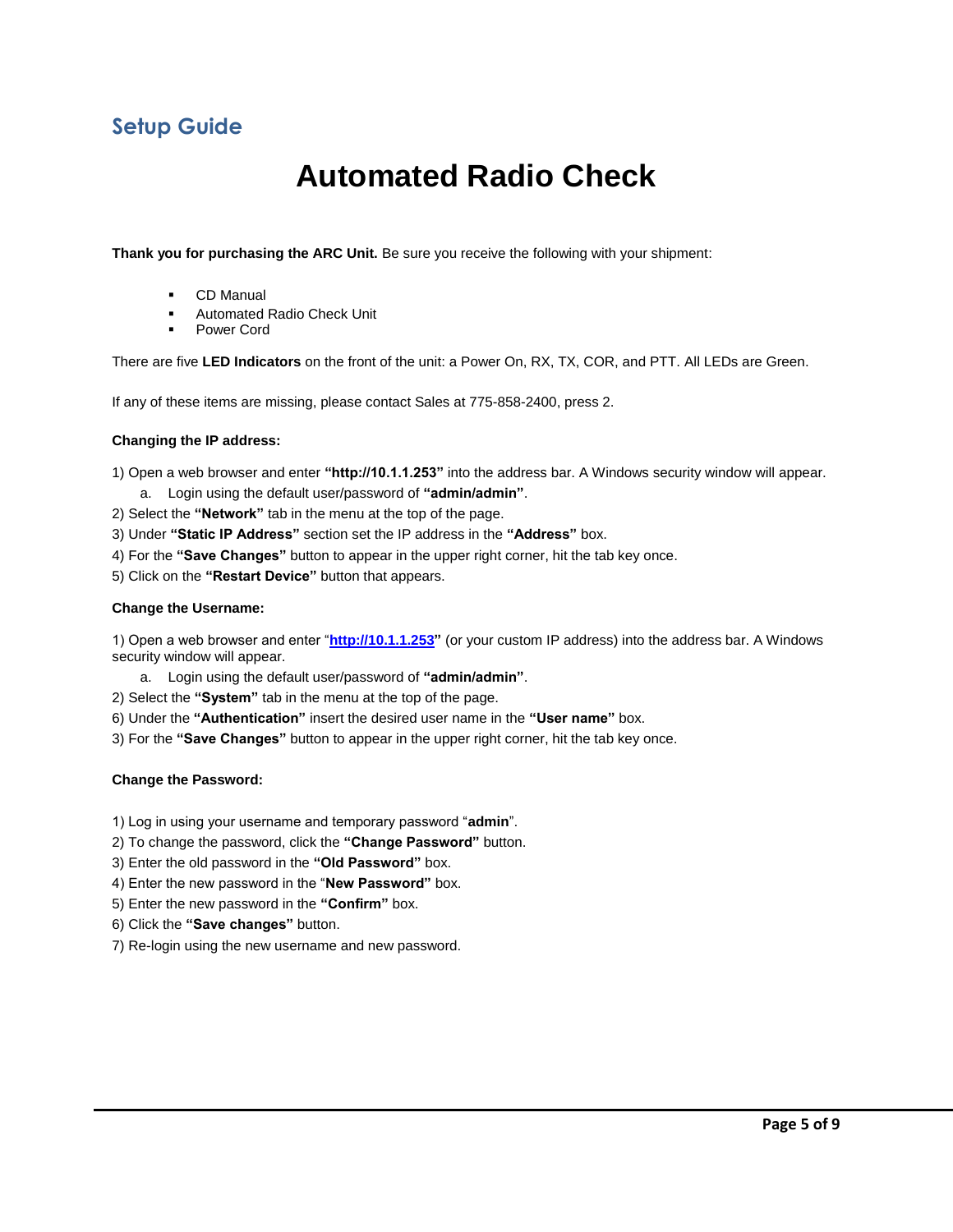### **Message Controls**

### **Add 8 kHz 16 bit PCM audio file:**

- 1) Open a web browser and enter **"http://10.1.1.253"** (or your custom IP address) into the address bar.
	- A Windows security window will appear.
	- a. Login using your username/password.
- 2) Select the **"Files"** tab in the menu at the top of the page.
- 3) Click on the "**Select Audio File"** button and locate the .wav file that you would like to upload and select **"Open"**.
- 4) Click on the **"Add Audio File"** button.
- 5) Once the entry is added to the page, you can modify the description and select the message type.
- 6) Select the "**Update"** button for the file that was added.

#### **Deleting an unwanted audio file:**

- 1) Open a web browser and enter **"http://10.1.1.253"** (or your custom IP address) into the address bar.
	- A Windows security window will appear.
		- a. Login using your username/password.
- 2) Select the **"Files"** tab in the menu at the top of the page.
- 3) Press the **"Delete"** button of the file you want to delete.
- 4) Select **"Ok"** at the prompt.

### **Downloading a Log File:**

- 1) Open a web browser and enter **"http://10.1.1.253"** (or your custom IP address) into the address bar.
	- A Windows security window will appear.
	- a. Login using your username/password.
- 2) Select the **"Log"** tab in the menu at the top of the page.
- 3) Click on the **"Download Log"** button at the bottom of the page.
- 4) Save the log to a location on your computer.

#### **Clearing a Log File:**

- 1) Open a web browser and enter **"http://10.1.1.253"** (or your custom IP address) into the address bar.
	- A Windows security window will appear.
	- a. Login using your username/password.
- 2) Select the **"Log"** page in the menu at the top of the page.
- 3) Click on the **"Clear Log"** button at the bottom of the page.

### **Adjusting COR or PTT:**

- 1) Open a web browser and enter **"http://10.1.1.253"** (or your custom IP address) into the address bar. A Windows security window will appear.
	- a. Login using your username/password.
- 2) Select the **"Audio"** tab in the menu at the top of the page.
- 3) Make your audio selection.
- 4) Click the **"Save changes"** button that appears in the upper right corner.

### **Manual Play Option:**

1) Open a web browser and enter **"http://10.1.1.253"** (or your custom IP address) into the address bar.

- A Windows security window will appear.
	- a. Login using your username/password.
- 2) Select the **"Files"** tab in the menu at the top of the page.
- 3) Press the **"Play"** button of the file you want to force to play.
- 4) Select **"Ok"** at the prompt.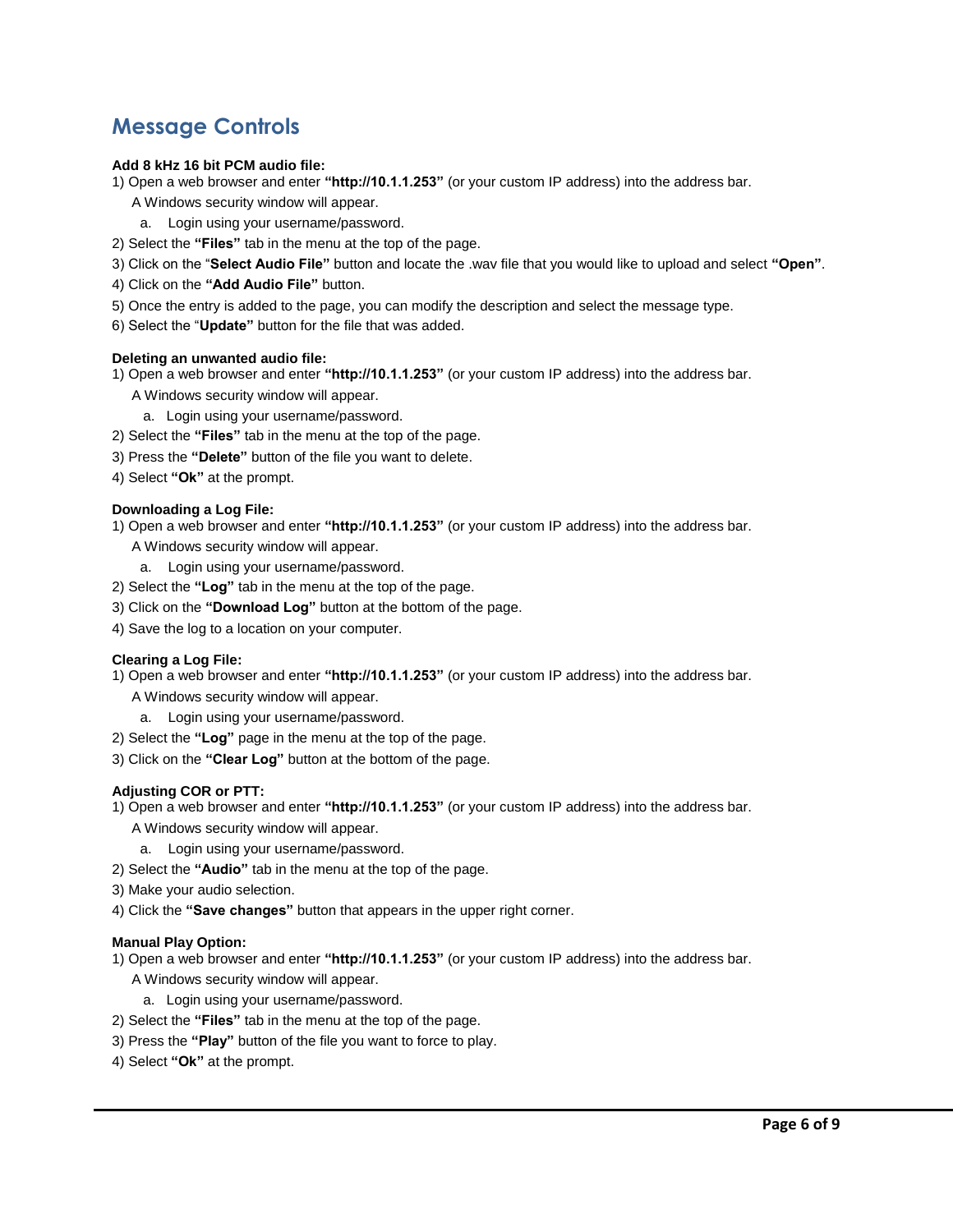### **Verify/Update Firmware**

### **Verify you are running the latest version of ARC firmware:**

1) Open a web browser and enter **"http://10.1.1.253"** (or your custom IP address) into the address bar.

A Windows security window will appear.

a. Login using your username/password.

2) Select the **"Administration"** tab in the menu at the top of the page.

3) The current version will be listed under **"Firmware"**.

### **Update the firmware:**

1) Follow steps 1-3 above.

2) To update your firmware, click the **"Browse"** button and locate the .BIN file that was sent to you and select "**Open"**.

3) Click the **"Update Firmware"** button.

4) The system should load the new firmware and reboot.

5) Log in and follow step two to verify the version number has changed. Verify the version number by following steps 1-3.

### **Pin Out**

### **Radio Port Pin Out:**

| <b>Automated Radio Check</b>   |                            |
|--------------------------------|----------------------------|
| PIN <sub>1</sub><br><b>RCV</b> | PIN <sub>5</sub>           |
| PIN <sub>2</sub>               | PIN <sub>6</sub>           |
| PIN <sub>3</sub><br>M-LEAD     | PIN <sub>7</sub><br>E-LEAD |
| PIN 4                          | PIN <sub>8</sub>           |

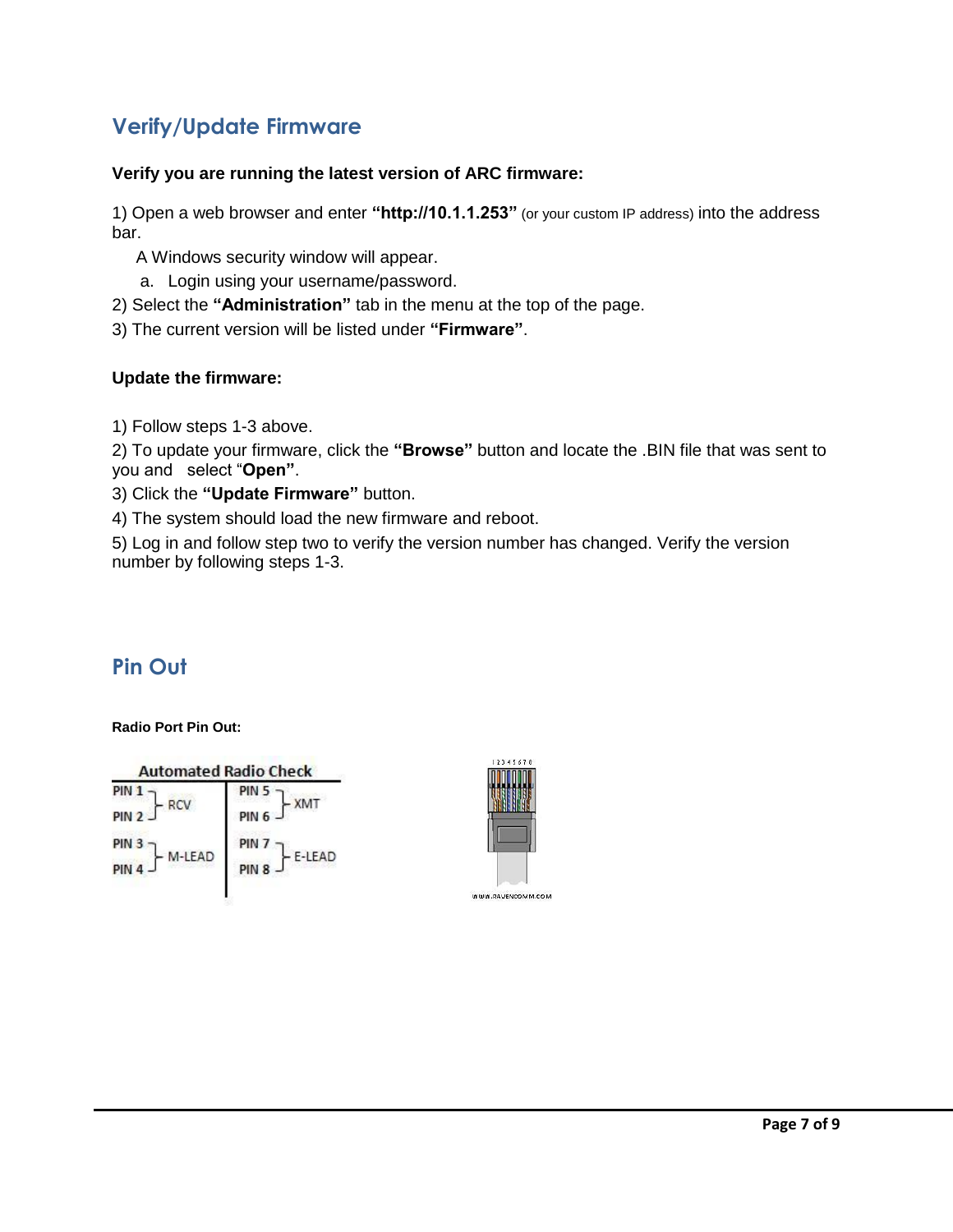### **Settings Tab**

### **Minimum Recording Time:**

Minimum length a message can be in order for the radio check to be performed.

- Default is set to 800 milliseconds<br>Range is 10ms-1000 milliseconds
- Range is 10ms-1000 milliseconds<br>Can only be set in 10's
- Can only be set in 10's

### **Maximum Recording Time:**

Maximum length for a message.

- Default is set to 20 seconds
- Range is 1-60 seconds

#### **Squelch Tail:**

Removes the squelch from the end of the recording.

- Default is set to 20 milliseconds
- Range is 0-1000 milliseconds
- Can only be set in 10's

### **Periodic:**

How far apart the periodic message will play.

- Default is set to 10 minutes<br>Range is 1-1440 minutes
- Range is 1-1440 minutes